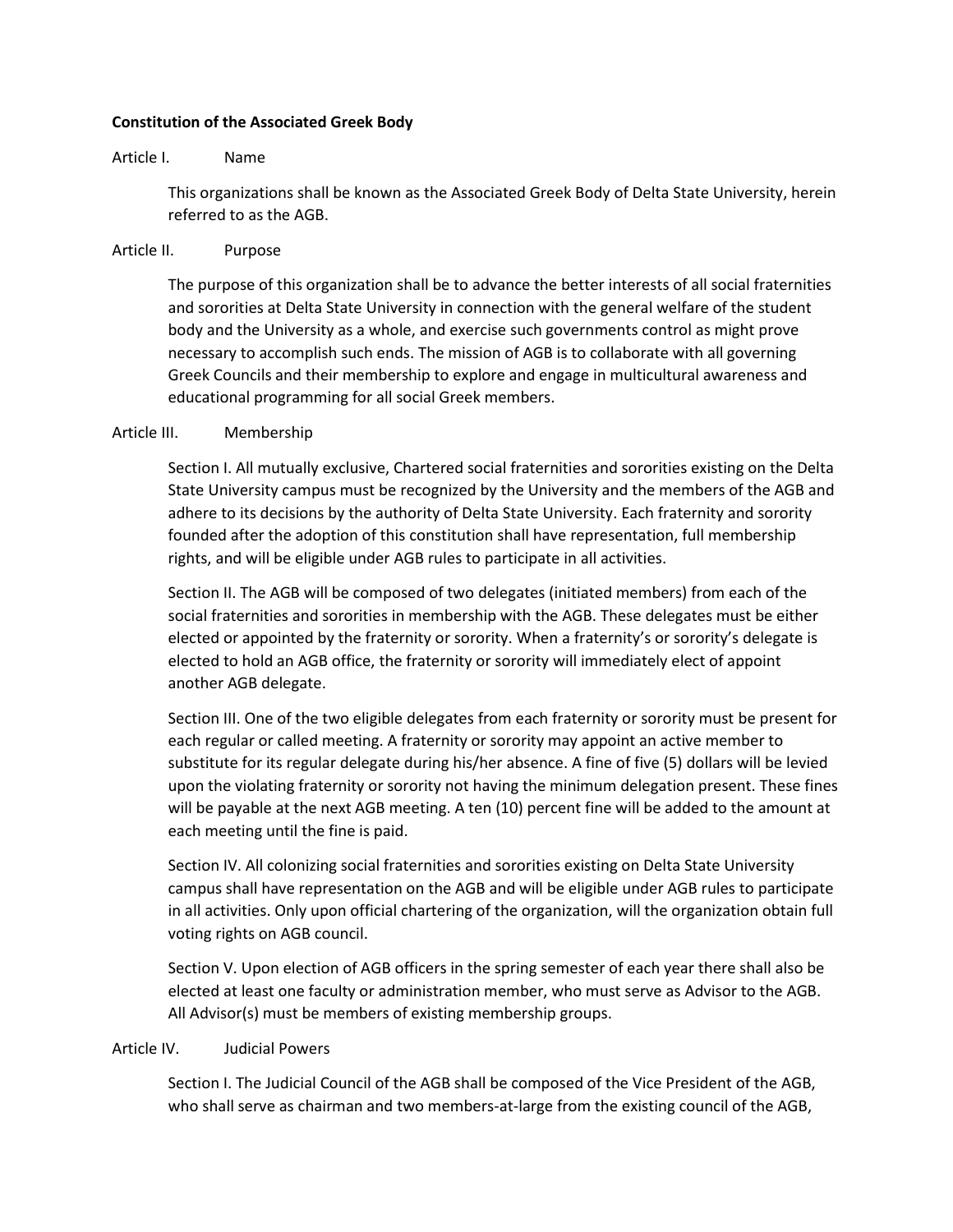appointed by the President and Vice President of the AGB. Membership of the appointed Judicial Council members will terminate upon election of the AGB officers, at which time new members will be appointed. Membership of the Judicial Council shall not consist of more than one member from any organization. Appointed members must be approved by a majority vote of the AGB quorum present. All delegates from each fraternity and sorority must be in full-active membership.

Section II. Any infraction of the AGB Constitution or any other rules drawn up by the AGB in the promotion of its program will be considered by the Judicial Council of the AGB.

- A. The Judicial Council will make a complete and thorough study of the infraction. Within two weeks of the reporting of the infraction, the Judicial Council will make a decision on the infraction by a majority vote as set up in this Constitution.
- B. A written summary of the infraction, the decision, and the penalty must be submitted to the Preside of AGB within one week of the decision for the purpose of record.

# Article V. Meetings

Section I. A regular meeting of the AGB will be held every other week at time and place designated by the AGB President during the scholastic year at a location designated by the AGB President, except during periods of final examinations, periods of official University vacations, or other such times which the AGB may decide to omit.

Section II. A quorum, amount needed to vote, will consist of two-thirds (2/3) of the delegates of the AGB.

Section III. An emergency or special meeting must be called by the President of the AGB when one of the member fraternities or sororities requests it. This meeting must be called within seventy-two hours providing a quorum is present.

Section IV. In all questions and elections put before the AGB, each delegate of the fraternity and sorority represented will have only one vote. The AGB officers are not allowed to vote except in the case of a tie, when the Executive Council, acting as one, (a 2/3 vote) shall cast the deciding vote.

Section V. A secret ballot will be required by the request of any one regular delegate on the AGB on any particular question.

Section VI. The order of business for all regular and special meetings will be as follows:

- A. Calling the meeting to order.
- B. Calling the roll.
- C. Reading and Approving the Minutes of the previous meeting.
- D. Reports of officers and committees.
- E. Unfinished business.
- F. New business.
- G. Voluntary remarks.
- H. Adjournment.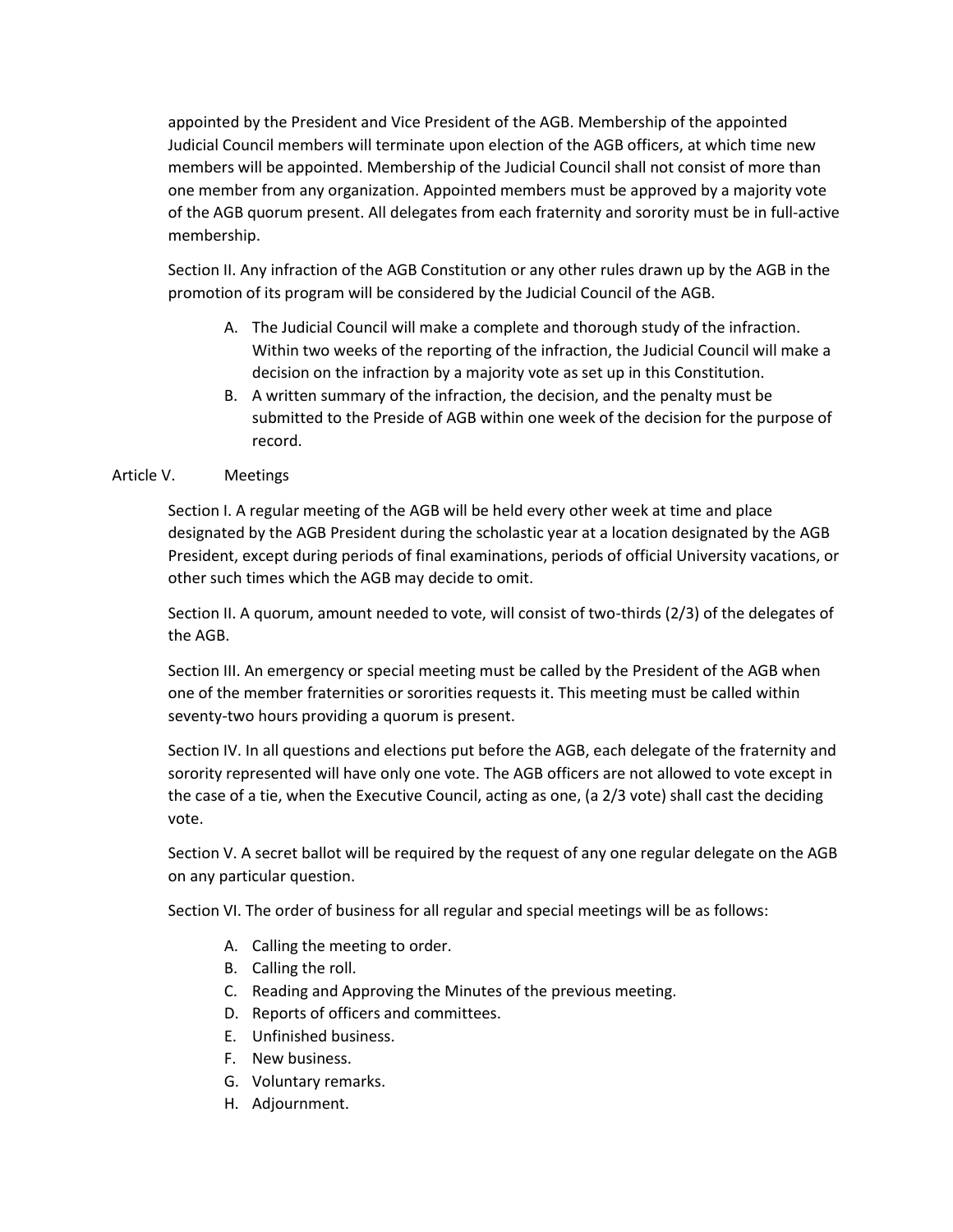Section VII. Robert's Rules of Order will strictly govern in all cases not governed by this constitution or by its Bylaws.

## Article VI. Amendments

This constitution may be amended at any regular meeting of the AGB by a three-fourths (3/4) vote of the AGB, provided the proposed amendment by typed and presented at least one meeting prior to said vote.

# **Bylaws of the Associated Greek Body**

Article I. All former Bylaws are hereby declared void and inoperative. It is hereby provided that this Constitution and Bylaws will become effective immediately upon adoption by the AGB.

Article II. Officers

Section I. The officers of the AGB will be a President, a Vice-President, a Secretary, and a Treasurer. These officers shall serve as the Executive Council. The Secretary and Treasurer position may be served by the same officer.

Section II. The officers of the AGB shall be elected yearly from the regular delegates of the fraternities and sororities holding full membership in the AGB. The nominations for AGB offices will be held the second meeting of the Spring semester with elections to be held the third meeting. The newly elected officers will take their offices at the next regular meeting.

Section III. The Executive Council officers of the AGB shall be allowed to hold office for not more than one year.

# Article III. Duties of the Officers

Section I. The duties of the President of the AGB shall be as follows:

- A. To preside over all regular and special meeting of the AGB.
- B. To call meeting when and where necessary.
- C. To serve as an ex-officio member of all committees.
- D. To appoint all committees, representatives, and other person who are appointed by the AGB.
- E. To serve as the official representative of the AGB on such committees of the University as may be designated by the University and to other special agencies and meetings of which the AGB is a part.
- F. To serve as the general supervisory officer and see that all projects are carried out.
- G. To perform such other executive functions as may arise from time to time.

Section II. The duties of the Vice-President will be as follows:

- A. To preside over meetings and other duties of the President in his/her absence.
- B. To be in charge of AGB promotionary activities such as public relations, and other campus activities.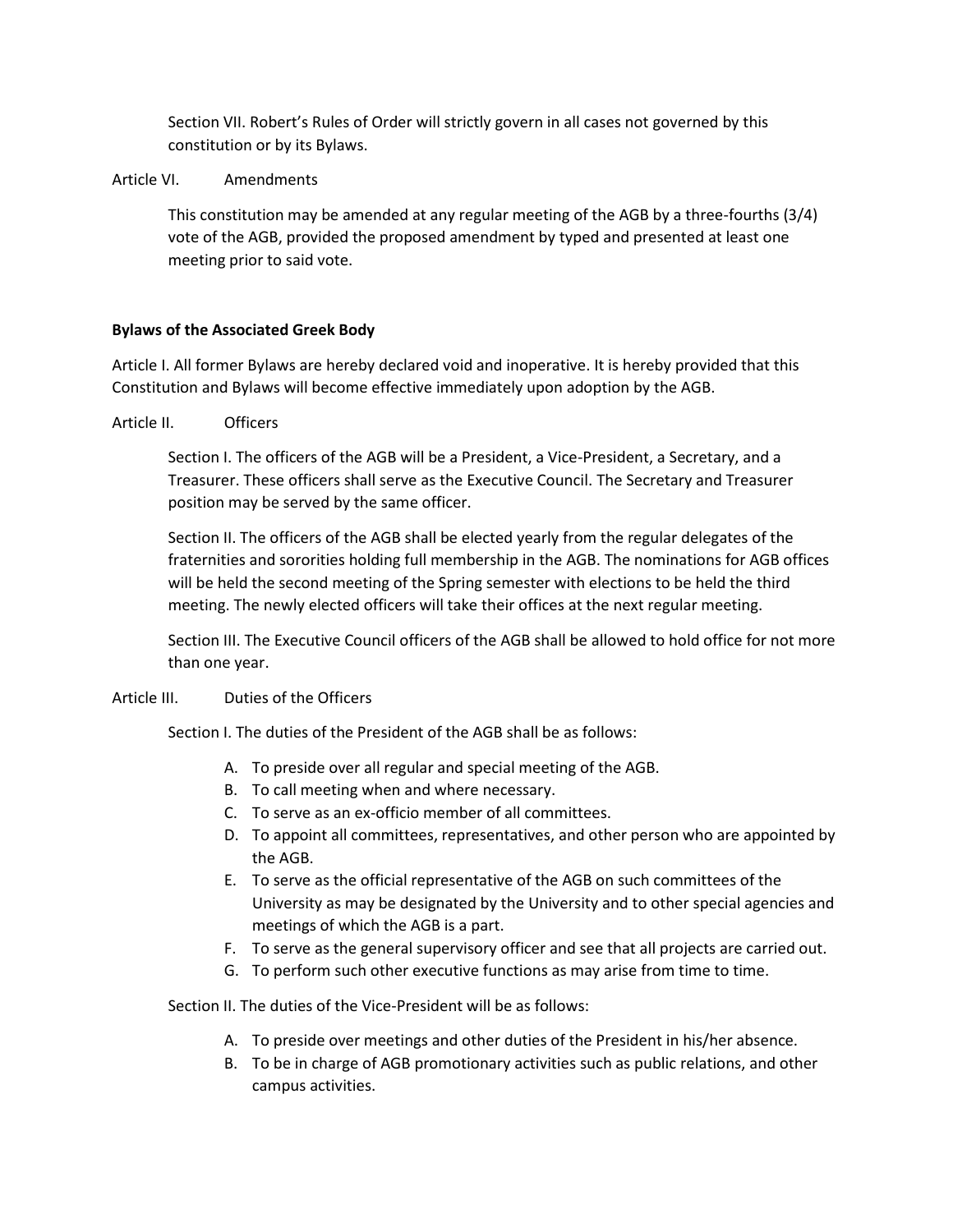- C. To serve as a supervisory officer over all committee functions and see that all committee activity is carried out.
- D. To aid the President of the Associated Greek Body in appointing of all committee chairman and members.
- E. To serve as an ex-officio member of all committees.

Section III. The duties of the Secretary will be as follows:

- A. To keep complete and accurate minutes of all AGB meetings.
- B. To read these minutes at the next meeting.
- C. To keep an accurate and complete roll of all member fraternities and sororities and obtain a roll of organization representatives at each meeting. Keep all minutes, stencils, correspondences, and other matters of AGB business on file.

Section IV. The duties of the Treasurer will be as follows:

- A. He/she will collect all monies due to the AGB and will disperse them only upon the request of the President or the AGB. These dispersements will be made by check. These checks will be countersigned by the President.
- B. He/she will make announcements at each regular meeting of the financial condition of the AGB and read all checks.
- C. He/she will prepare and deliver a bill to each fraternity and sorority for the previous month concerning fines and expenses on the first meeting of the following month.

### Article IV. Committees

The President will appoint a Publications Committee Chairman whose duty it will be to prepare an all-Council Recruitment Booklet and a Presentation for Orientation sessions (slides, speech, pamphlet, etc.) in conjunction with the Orientation program Director. The Chairman may appoint other committees, such as a committee for photos, copy layout, etc., which he/she deems necessary. The Publications Committee Chairman shall coordinate with the Orientation Leaders for the purpose of recruiting new members to the Greek system.

The President will appoint a Greek Day Committee Chairman whose duty it will be to coordinate Greek Day and Greek Week events. The Committee must have at least one (1 representative) from each social, Greek Chapter. The Greek Day Committee shall be appointed to plan and coordinate a Greek Day (typically held in the Fall semester), or similar activities, for the represented Greek Organizations on Delta State campus. Its responsibilities shall include Greek Week activities (games, social events, entertainment, etc.), promotion (programs, t-shirts, advertisement, etc.), and fund-raising (concession, program advisement, social charge, etc.)

### Article V. Finance

Section I. There will be due to the AGB, semester dues of twenty-five (25) dollars from each fraternity and sorority in the AGB on the first regular meeting of each semester.

Section III. There will be due to the AGB, semester dues of ten (10) dollars per Chapter represented in each Council in the AGB on the first regular meeting of each semester.